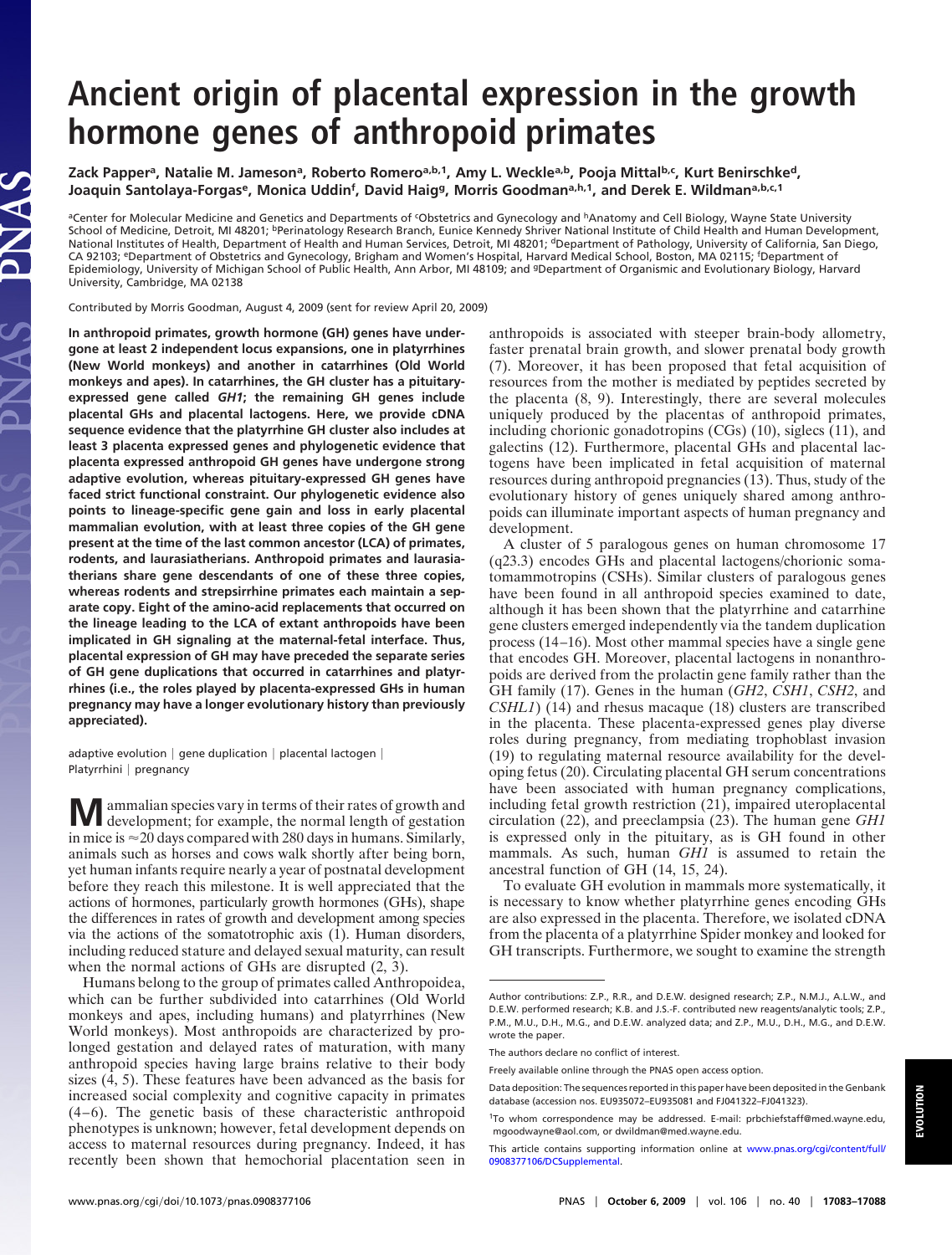

**Fig. 1.** Scenarios for the evolution of GH expression in the placenta. Blue rectangles represent pituitary expression, and red rectangles represent placental expression. (*A*) GH genes gained placenta expression in catarrhines after divergence from platyrrhines. (*B*) Parallel evolution resulted in independently derived placenta expression in catarrhines and platyrrhines. (*C*) The LCA of anthropoids expressed GH in the placenta.

at which natural selection has acted on the platyrrhine and catarrhine genes. We predicted that if platyrrhine genes were not expressed in placenta, it is unlikely that the last common ancestor (LCA) of anthropoids would have possessed a single gene that was expressed in both the placenta and pituitary. Instead, we reasoned that if platyrrhine GH genes were not expressed placentally, it is only during catarrhine evolution that the ability to mediate physiological exchange through placental expression of GHs would have emerged (Fig. 1*A*). Conversely, if we found that these genes were expressed in the Spider monkey placenta, the implication would be that placental expression was gained convergently in both groups (Fig. 1*B*) or that placental expression preceded the independent series of gene duplications in catarrhines and platyrrhines (Fig. 1*C*). Finally, studies of natural selection's effects on protein coding genes can be used to identify candidate sites of functionally important amino-acid residues. Adaptive changes in genes related to the immune system have been shown to affect host pathogen interactions (25), and it is possible that adaptive evolution in placental proteins similarly affects maternal-fetal interactions.

## **Results and Discussion**

**Placental Transcripts and Characterization of GH Genes.** As in the human, macaque, and baboon, GH genes are transcribed in the placenta of platyrrhines. Using RT-PCR, we amplified, cloned, and sequenced 10 distinct transcripts from at least 3 different genes from placental tissue of the Spider monkey [*Ateles fusciceps*; [supporting information \(SI\) Fig. S1\]](http://www.pnas.org/cgi/data/0908377106/DCSupplemental/Supplemental_PDF#nameddest=SF1), for a total of 208 individual clones [\(Table S1\)](http://www.pnas.org/cgi/data/0908377106/DCSupplemental/Supplemental_PDF#nameddest=ST1). Comparison of these previously unreported cDNA sequences with previously reported Spider monkey genomic DNA sequences revealed that *GHB* (i.e., *GH2*, AF374235) and *GHC* (i.e., AY435434) (15) are transcribed in the placenta. The *GHB* transcripts are rare  $(2/208 = 1\%)$ . In contrast, *GHC* transcripts are relatively abundant  $(107/208 =$ 51%). In addition to these previously described genes, we identified an abundantly transcribed  $(99/208 = 48%)$  GH gene, *GHD* (EU935080; [Table S1\)](http://www.pnas.org/cgi/data/0908377106/DCSupplemental/Supplemental_PDF#nameddest=ST1). We found no evidence that the pituitary-expressed platyrrhine *GHA* (i.e., *GH1*) (26) is transcribed in the Spider monkey placenta. To infer intron-exon boundaries for the placentally transcribed New World monkey



**Fig. 2.** Phylogenetic tree of GH genes. The tree was inferred using MrBayes v.3.1. Branch lengths were scaled to the percentage of nucleotide substitutions. Nodes were labeled with Bayesian posterior probability/ML bootstrap values. Common names and accession numbers are listed in [Table S2,](http://www.pnas.org/cgi/data/0908377106/DCSupplemental/Supplemental_PDF#nameddest=ST2) and ML methods are provided in *[SI Methods](http://www.pnas.org/cgi/data/0908377106/DCSupplemental/Supplemental_PDF#nameddest=STXT)*.

genes, we compared our transcripts with the previously sequenced marmoset genomic GH gene cluster (16).

A complete description of the splicing patterns is provided in *[SI Results](http://www.pnas.org/cgi/data/0908377106/DCSupplemental/Supplemental_PDF#nameddest=STXT)* and depicted in [Fig. S1.](http://www.pnas.org/cgi/data/0908377106/DCSupplemental/Supplemental_PDF#nameddest=SF1) In summary, both *GHC* and *GHD* are alternatively spliced. Vertebrates share a canonical 5-exon organization of *GH*. Two transcript variants retain intron 4, similar to variants found in human placenta (*hGH2*) and testes (*hCSH1*) (27, 28), as well as in the cow pituitary *cGH* (29). The human variants encode membrane-bound proteins (28, 30) and are known to increase their expression during human pregnancy up to parturition (27).

**Phylogenetic Inference.** Fig. 2 depicts the optimal Bayesian tree derived from the multiple sequence alignment of mammalian GH-related sequences (ln  $L = -6,177.60$ ). Accession numbers, gene symbols, and taxon abbreviations are shown in [Table S2.](http://www.pnas.org/cgi/data/0908377106/DCSupplemental/Supplemental_PDF#nameddest=ST2) The anthropoid GH genes cluster together, with the platyrrhine GH genes falling in one clade and the catarrhine GH genes falling in another clade. Confirming previous studies (14–16, 24), our results show that platyrrhine and catarrhine GH clusters are likely the products of an independent series of duplications in each of these 2 major anthropoid clades and that a single GH gene existed at the time of the LCA of anthropoid primates. We refer to platyrrhine paralogous genes *GHA* and *GHB* and catarrhine paralogs *GH1* and *GH2* rather than having *GH1* and *GH2* genes in both clades. We continue use of the platyrrhine gene symbol *GHC* [\(Table S2\)](http://www.pnas.org/cgi/data/0908377106/DCSupplemental/Supplemental_PDF#nameddest=ST2). *GHD* is a previously undescribed gene.

Within catarrhines, the only well-resolved clades are the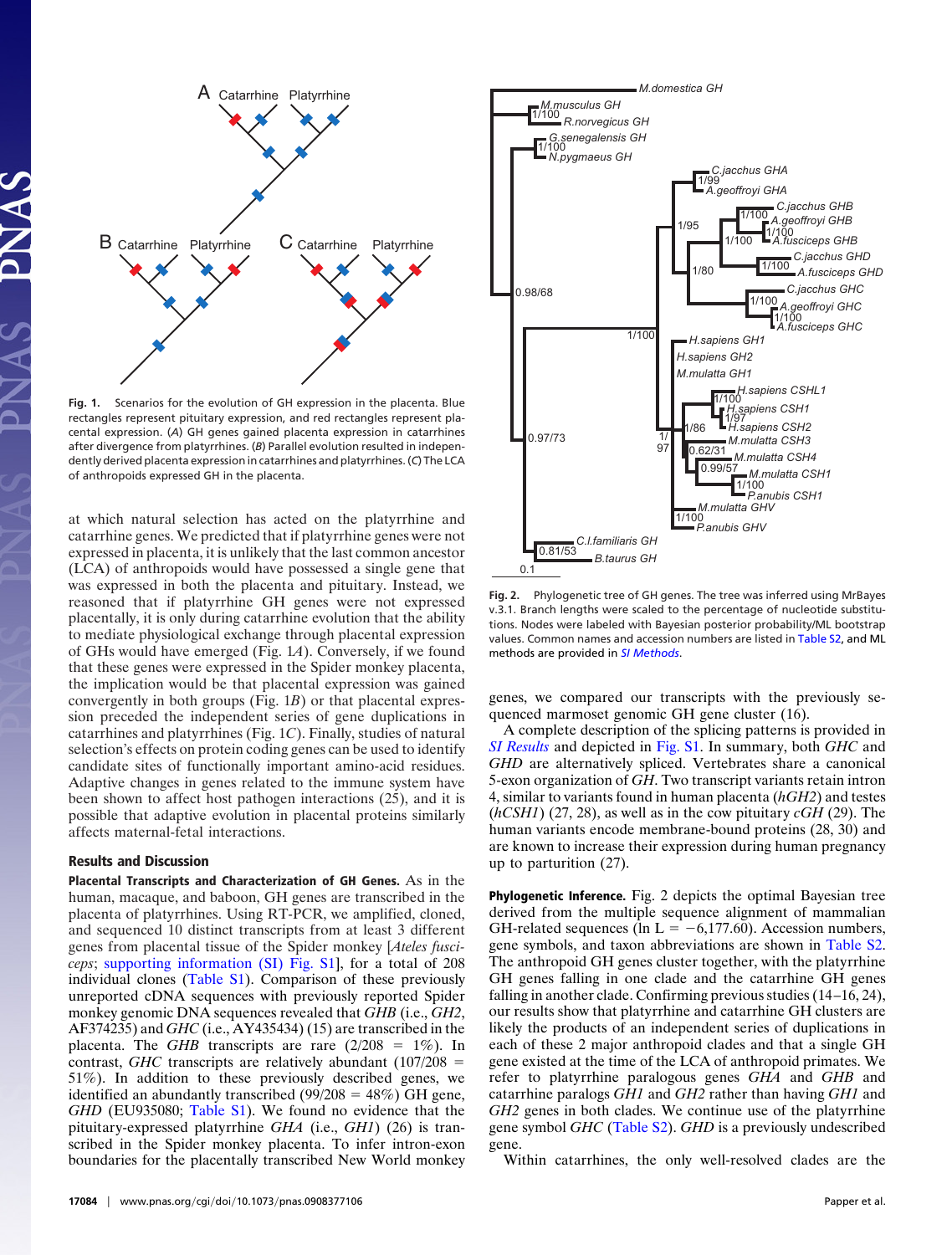

**Fig. 3.** Gain and loss of GH genes in placental mammals. The gene tree and species tree were reconciled (31). At least 2 gene duplications occurred before the time of the LCA of Boreoeutheria, and at least 7 subsequent gene losses occurred in descendant lineages. Three boreoeutherian GH genes are depicted in black, blue, and red. Truncated lines represent gene loss. Green boxes indicate placental expression. Additional gene duplications and losses that occurred in anthropoid primates (i.e., Fig. 2) are not shown. Images depict (*Left* to *Right*) human, Spider monkey, galago (strepsirrhine), rat, dog, cow, goat, and sheep.

clustering of CSH genes (i.e., the clade containing *Macaca mulatta CSH1*, *Homo sapiens CSH1*, and related sequences) and, within this clade, the subclade of human CSH genes (i.e., *H. sapiens CSH1*, *CSH2*, and *CSHL1*). Gene conversion has occurred in catarrhines (14, 15), and this could explain the lack of resolution observed in this part of the tree.

In platyrrhines, the relationships among GH genes are well resolved (Fig. 2). The placenta-expressed GH genes (i.e., *GHB*, *GHC*, *GHD*) form a clade to the exclusion of the pituitaryexpressed GH gene, *GHA*. Within the placenta-expressed genes, the sequences from *GHB* and *GHD* cluster together to the exclusion of those from *GHC*.

Outside of the anthropoid clade, the gene and species trees are incongruent. Although anthropoid primates are monophyletic, we were unable to recover monophyletic primate and Euarchontoglires clades. Instead, the clade consisting of cow and dog (i.e., Laurasiatheria) was found to be the sister group of anthropoids. This Laurasiatheria  $+$  Anthropoidea clade was next joined by a clade of strepsirrhine primates (loris and galago), and ultimately joined by the rodent clade. The gene tree is significantly better than the species trees [\(Tables S3 and S4\)](http://www.pnas.org/cgi/data/0908377106/DCSupplemental/Supplemental_PDF#nameddest=ST3).

We reconciled the gene and species trees according to the methods outlined by Goodman et al. (31), and this reconciliation requires at least 2 gene duplications and 7 gene loss events early in placental mammalian history (Fig. 3). In this scenario, 3 GH paralogs existed at the time of the LCA of Boreoeutheria (i.e., the LCA of the primates, rodents, carnivores, and bovids included in our study). One of these copies is maintained in anthropoids and laurasiatherians, another is maintained in rodents, and the third is maintained in strepsirrhines. The addition of 2 gene gains and 7 gene losses results in a tree with an identical length as that of the species tree. These findings do not unambiguously favor either the gene or species tree; as such, we undertook all analyses of adaptive evolution on both tree topologies. We do note, however, that an independent piece of evidence supporting the scenario outlined in Fig. 3 is the presence of intron 4-containing transcript variants in anthropoids and artiodactyls (29), variants not found in other mammals.

The possibility of multiple GH genes in the boreoeutherian LCA raises unique questions regarding the evolution of anthropoid GH genes. Rather than gene losses, gene conversions could have resulted in multiple GH copies that are indistinguishable from one another. We can, however, feel confident that no significant gene conversions occurred among the New World monkey placental GH coding sequences. If there had been, the GHs of each New World monkey genus would group together before joining the other GHs.

**Placental Expression and Selection.** To test the hypothesis that GH genes underwent molecular adaptations during primate evolution, we analyzed the per site ratio of nonsynonymous (dN) to synonymous (dS) substitutions on each branch of the optimal Bayesian tree. Overall, GH genes exhibit slight signatures of purifying selection. The background ratio of dN to dS substitutions per site  $\omega$  value is 0.36. However, the free ratio model (ln  $L = -5,641.56$ , which assumes independent  $\omega$  values for each branch, fits the data significantly better than the fixed  $\omega$  model  $(\chi^2 P = 1.39 \times 10^{-40}$ ; Table 1), indicating significant variation in  $\omega$  values across the different branches (Fig. 4), and provides evidence for positive selection (Fig. 4). The 14 branches exhibiting signals for positive selection have  $\omega$  values ranging from 1.28 (stem human CSHs) to 999 (2 platyrrhine branches and 1 catarrhine branch). Remarkably, all branches exhibiting  $\omega$  values 1 are on branches leading to and including placenta-expressed GH genes. In contrast, the branches leading to and including pituitary-expressed GH genes have relatively low  $\omega$  values. Moreover, our results challenge previous interpretations that consider human *CSHL1* a pseudogene (14, 15, 30) because of a high  $\omega$  value (1.55) and  $\approx$  14 inferred dN substitutions without a single nonsense or frameshift substitution.

To study differences in selection pressures between placentaand pituitary-expressed GH genes further, we conducted likelihood ratio tests comparing a one-ratio model to an alternative model, assigning one  $\omega$  value ( $\omega_{\text{pl}}$ ) to the internal and terminal branches of the placenta-expressed GH genes (i.e., both the green- and salmon-shaded lineages in Fig. 4) and another  $\omega$  value  $(\omega_{pi})$  to the internal and terminal branches of the pituitaryexpressed GH genes. Using this approach, placental genes and their ancestral lineages had a  $\omega_{\text{pl}}$  value of 0.95, a value over 7 times greater than that assigned to the pituitary-expressed branches ( $\omega_{pi} = 0.13$ ). This model (model 2, ln L = -5,699.81) fits the data significantly better  $(P < 0.001)$  than the 1-ratio model (model 0,  $\ln L = -5,799.23$ ; Table 1). This finding provides some evidence that branches included in the  $\omega_{\text{pl}}$  group

**Table 1. values and significance tests for different models of GH evolution**

| Model                               | Catarrhine<br>placental GHs $\omega_{\text{col}}$ | Platyrrhine<br>placental GHs $\omega_{\rm{bol}}$ | Pituitary GHs $\omega_{\rm ni}$ | Likelihood $(-ln L)$ | $2\Delta$ ln L               | P*            |
|-------------------------------------|---------------------------------------------------|--------------------------------------------------|---------------------------------|----------------------|------------------------------|---------------|
| Fixed $\omega$                      | 0.36                                              | 0.36                                             | 0.36                            | $-5.799.23$          | N/A                          | N/A           |
| Free ratio                          | Variable                                          | Variable                                         | Variable                        | $-5.641.56$          | 315.33                       | $1.39E^{-40}$ |
| Branch-based with 2 $\omega$ values | 0.95                                              | 0.95                                             | 0.13                            | $-5.699.81$          | 198.842 $\omega$ :1 $\omega$ | $3.75E^{-45}$ |
| Branch-based with 3 $\omega$ values | 0.79                                              | 1.16                                             | 0.13                            | $-5.698.20$          | $3.223\omega:2\omega$        | 0.07          |

\**P* value based on  $\chi^2$  test, with free-ratio and branch-based models (model 2, 2 walues) compared with fixed w model (1 w value) and branch-based model (model 2, 3 $\omega$  values) compared with branch-based model (2 $\omega$  values). N/A, not applicable.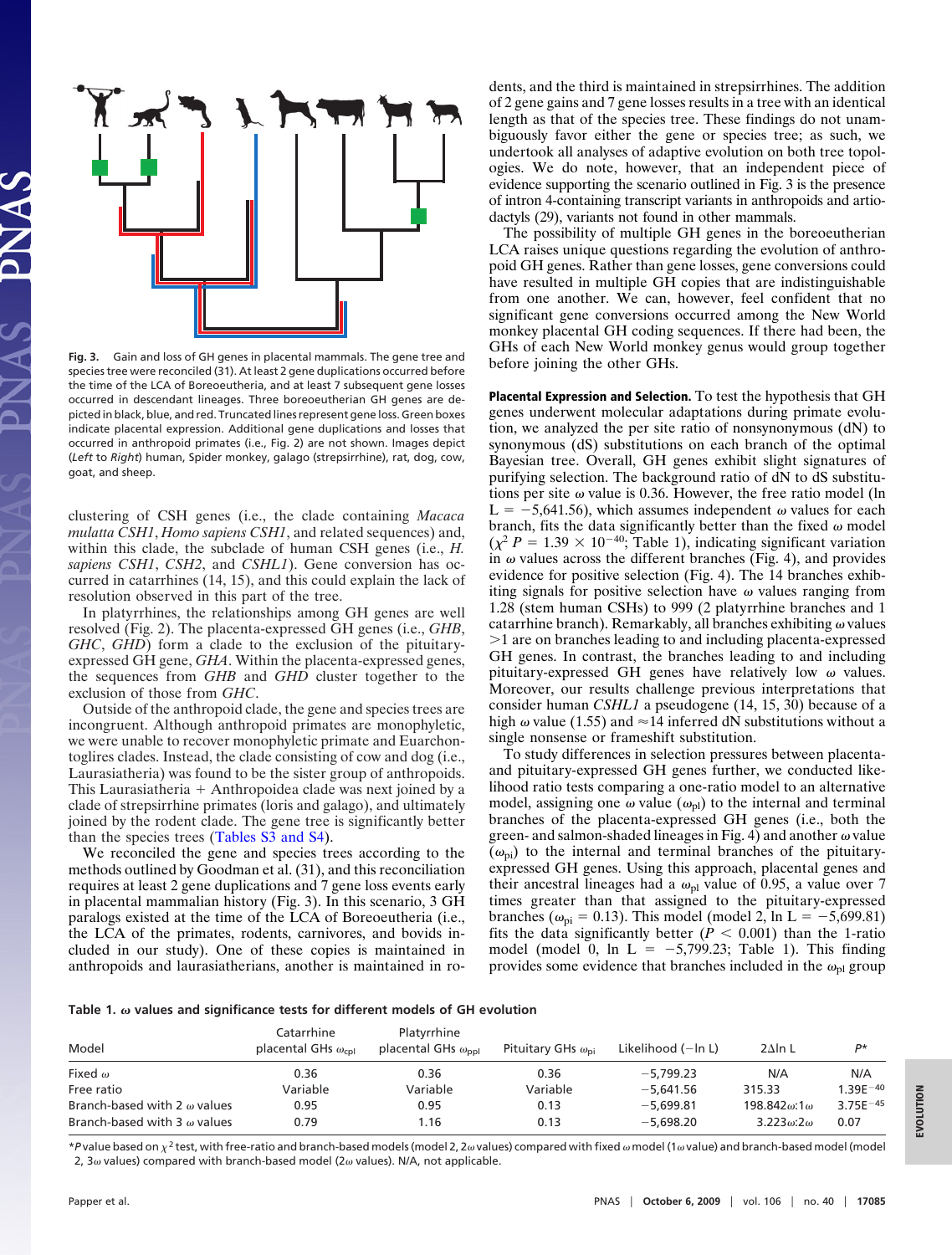

**Fig. 4.** Adaptive evolution in GH genes. The free ratio model (codeml model 1)  $\omega$  values of the Bayesian gene tree and the ML estimates of the number of dN (N\*dN); dS (S\*dS) substitutions are shown along each branch. Placentaexpressed catarrhine GH genes and their ancestral lineages are boxed in salmon, and placenta-expressed platyrrhine GH genes and their ancestral lineages are boxed in green. Branches A–E were used to test hypotheses regarding divergence times (see the text). Values of 999 indicate branches with only dN substitutions, and values of 0.01 indicate branches with only dS substitutions. Scientific names and accession numbers are listed in [Table S2.](http://www.pnas.org/cgi/data/0908377106/DCSupplemental/Supplemental_PDF#nameddest=ST2)

evolved adaptively; however, because  $\omega_{\rm pl}$  < 1 in this model, we cannot rule out a relaxation of functional constraint.

We implemented a further test to distinguish selection pressures between placenta-expressed GH genes in catarrhines and platyrrhines. In this test, we assigned one  $\omega$  value to internal and terminal branches of catarrhine placental GH genes  $(\omega_{\text{cpl}};$ salmon shading in Fig. 4), another  $\omega$  value to internal and terminal branches of platyrrhine placental GH genes ( $\omega_{\text{ppl}}$ ; green shading in Fig. 4), and yet another  $\omega$  value to all other GH branches ( $\omega_{\rm pi}$ ; no shading in Fig. 4). Catarrhine placental GH genes and their lineages had the  $\omega_{\rm cpl}$  value of 0.79, platyrrhine placental GH genes and their lineages had the  $\omega_{\text{ppl}}$  value of 1.16, and all other GH branches had the  $\omega_{pi}$  value of 0.13. This branch-based model (model 2 with 3  $\omega$  values, ln L =  $-5,698.20$ ) is not significantly better than the branched-based model with 2  $\omega$  values ( $P = 0.07$ ), suggesting that the selective forces acting on placenta-expressed GH genes are similar in platyrrhines and catarrhines (Table 1).

**Rapid dN Substitution in GH on the Branch Descending to the LCA of Anthropoids.** The branch leading to the LCA of anthropoids (branch A in Fig. 4) does not exhibit signals of positive selection

 $(\omega = 0.44)$  even though one-quarter of the translated amino acids was replaced. This is attributable to the concomitant high number of inferred dS substitutions  $(S^*dS = 44.3; Fig. 4)$ . To explore this further, we evaluated the rates of change on the phylogenetic tree for both dN and dS (Table 2). Our rationale for this procedure was that the dS rates should more closely reflect neutral expectations, and thus should vary less between branches than dN rates on a substitutions/site/year basis. We calculated these rates using the arrangements depicted in both the gene tree (Fig. 4) and the species tree [\(Fig. S2\)](http://www.pnas.org/cgi/data/0908377106/DCSupplemental/Supplemental_PDF#nameddest=SF2). In addition to the branch leading to the LCA of anthropoids, we examined the branch leading to the catarrhine LCA (branch B), the branch leading to the platyrrhine LCA (branch C), the cow terminal branch (branch D), and the dog terminal branch (branch E). The estimated amounts of evolutionary time for each of these branches as well as the inferred substitution rates are listed in Table 2.

The dS substitution rates along the species tree range from 2.87–6.51 substitutions/site/year  $\bar{X}$  10<sup>-9</sup> for branches B–E. On the species tree, branch A encompasses  $\approx$  23 million years from the time of the LCA of primates (63 mya) to the time of the LCA of the anthropoids (40 mya). The dS substitution rate on this branch is 16.49 substitutions/site/year  $X$  10<sup>-9</sup> (Table 2), which is significantly faster than the rates for the other 4 branches (Student's *t* test with Bonferroni correction,  $P < 0.005$ ). On the gene tree, branch A encompasses  $\approx 54$  million years from the time of the LCA of Laurasiatheria and anthropoids ( $\approx$ 94 mya) to the LCA of anthropoids (40 mya). The dS substitution rate on this branch is 6.19 substitutions/site/year  $X 10^{-9}$ , a rate that is not significantly different from the rates on the other 4 branches (Student's *t* test,  $P > 0.2$ ; Table 2). This supports our reconciliation method by placing the age of this branch at the LCA of Boreoeutheria (Fig. 2).

**Functional Consequences of Amino-Acid Replacements.** The primary mechanism by which human GH genes regulate resource availability is through endocrine regulators of fetal growth and development, such as the IGF system (1, 20, 21). We note that in contrast to GH genes from nonprimate mammals, human GH genes function via interactions with both GH receptor and prolactin receptor (PRLR) (32). GH1 has been shown to regulate both IGF-1 and IGF-2 postnatally (20, 33). GH treatment results in an increase in IGF-2 secretion in human fetal hepatocytes (34), and GH2 levels correlate with maternal IGF-1 levels starting in mid-gestation (35). In addition, PRLR, which can bind GH2 and the CSHs, has been shown to regulate IGF-2 expression during gestation (36). Moreover, PRLR signaling is essential for implantation in mice (37), and GH2 has been shown to increase extravillous cytotrophoblast invasiveness (19). Previous evolutionary studies have suggested that the gain of placental expression was coincident with the acquisition of GH-PRLR activation (17, 38). At least 8 amino-acid replacements essential for human GH-PRLR binding, including Q18H, A25F, I45F+L, T62S, G63N, D65E, K167R, and Y176F (39, 40), occurred on the branch leading to the anthropoid LCA (branch A in Fig. 4 and [Table S5\)](http://www.pnas.org/cgi/data/0908377106/DCSupplemental/Supplemental_PDF#nameddest=ST5). The coincident adoption of GH-PRLR activation and placental expression could provide a way for the anthropoid fetus to obtain greater access to maternal nutrients by inducing maternal insulin resistance (38), especially during the prolonged gestations (6) as suggested by the maternal-fetal conflict hypothesis (38).

**Implications of This Study.** In this study, we sequenced GH-like transcripts from the placenta of the Brown-Headed Spider monkey, *A. fusciceps*. Thus, all anthropoids (i.e., catarrhines and platyrrhines) express GH genes placentally. We identified 10 distinct transcripts from at least 3 different genes. The major findings of this study are that (*i*) multiple platyrrhine GH genes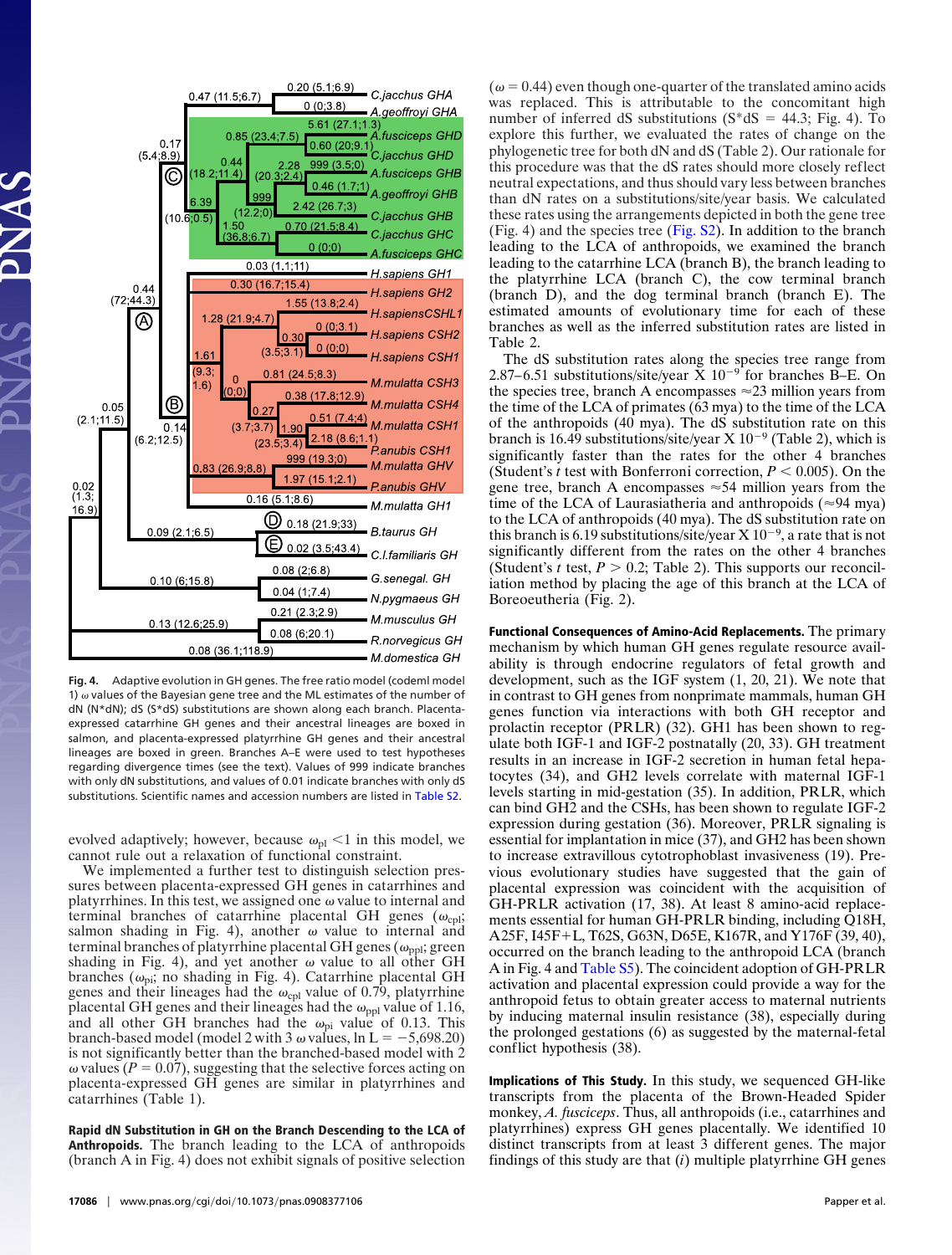## **Table 2. Rates of nonsynonymous and synonymous substitutions/site/year on key branches**

| Branch leading to: (branches<br>A-E in Fig. 3 and Fig. S2) | Inferred branch time<br>(in million years) | dN     | dS     | dN/year $X$ 10 <sup>-9</sup> | dS/year $X$ 10 <sup>-9</sup> |  |
|------------------------------------------------------------|--------------------------------------------|--------|--------|------------------------------|------------------------------|--|
|                                                            |                                            |        |        |                              |                              |  |
| Species tree                                               |                                            |        |        |                              |                              |  |
| Anthropoid LCA (A)                                         | 23 (50)                                    | 0.1520 | 0.3793 | 6.61                         | 16.49                        |  |
| Catarrhine LCA (B)                                         | 15 (50)                                    | 0.0130 | 0.0976 | 0.87                         | 6.51                         |  |
| Platyrrhine LCA (C)                                        | 15 (50)                                    | 0.0110 | 0.0634 | 0.73                         | 4.23                         |  |
| Cow (D)                                                    | 82 (51)                                    | 0.0457 | 0.2357 | 0.56                         | 2.87                         |  |
| Doq(E)                                                     | 82 (51)                                    | 0.0066 | 0.3415 | 0.08                         | 4.16                         |  |
| Gene tree                                                  |                                            |        |        |                              |                              |  |
| Anthropoid LCA (A)                                         | 54 (50, 51)                                | 0.1483 | 0.3341 | 2.75                         | 6.19                         |  |
| Catarrhine LCA (B)                                         | 15 (50)                                    | 0.0128 | 0.0945 | 0.85                         | 6.30                         |  |
| Platyrrhine LCA (C)                                        | 15 (50)                                    | 0.0111 | 0.0667 | 0.74                         | 4.45                         |  |
| Cow (D)                                                    | 82 (51)                                    | 0.0452 | 0.2486 | 0.55                         | 3.03                         |  |
| Doq(E)                                                     | 82 (51)                                    | 0.0073 | 0.3272 | 0.09                         | 3.99                         |  |

Inferred divergence dates are from (50) and (51).

are transcribed in the placenta, (*ii*) there is evidence that placenta-expressed GH genes have been subjected to positive selection in both platyrrhines and catarrhines, and (*iii*) pituitaryexpressed anthropoid GH genes have been constrained by purifying selection.

In addition, we provide evidence based on gene-species tree reconciliation and dS substitution rates suggesting the possibility that anthropoid primates and laurasiatherians share a GH gene copy, whereas strepsirrhine primates and rodents each maintain separate paralogous genes (Fig. 3). The GH family is similar to the CG family in that both families include placenta-expressed hormones that are only found in anthropoids. However, CG evolution appears to be less complicated than that of the anthropoid GHs, because the evidence for duplication of CG from its luteinizing hormone progenitor likely occurred between 58 and 40 mya (10).

In the present study, we propose that in addition to the gain of PRLR binding (13, 38), placental expression potentially existed at the time of the LCA of extant anthropoids. At least 8 amino-acid replacements that occurred on the lineage leading to the LCA of anthropoid primates could have conferred the ability for anthropoid GHs and CSHs to bind PRLR, thus enabling GH signaling at the maternal-fetal interface. PRLR is expressed on the maternal side of the maternal-fetal interface (41). Taken together, these findings suggest that the LCA of anthropoids could use GH-PRLR signaling at the maternal-fetal interface and that this ability has been maintained in descendant lineages by subfunctionalization after gene duplication. That there are more than 2 duplicates in both platyrrhines and catarrhines suggests that the single-copy ancestral anthropoid gene had other as yet undescribed functions that were subsequently subfunctionalized or that some of the more recent gene duplicates have gained previously undescribed functions unique to platyrrhines and catarrhines, respectively. In contrast to the pituitaryexpressed GH genes, the placental GH genes have a much higher rate of dN substitutions. The relatively ancient origin of placental expression, combined with the complicated history of gene gain and loss in mammals, suggests that the GH gene family has a longer history involving maternal-fetal interactions and prenatal growth than has been previously described.

## **Materials and Methods**

**Nucleotide Extraction.** Villous tissue was dissected from membranes, and total RNA was isolated using TRIzol Reagent (Invitrogen) followed by the RNeasy Kit (Qiagen) according to the manufacturers' recommendations. mRNA was isolated from total RNA using the MicroPoly(A) Purist Kit (Applied Biosystems). cDNA libraries were constructed using the SMART cDNA Library Construction Kit (Clontech), and DNA was isolated from transformed clones using the DirectPrep96 Miniprep Kit (Qiagen).

**Amplification of Placental Transcripts.** We used 3' and 5' RACE-ready cDNA from villous and membranous tissue of the placenta of the Brown-Headed Spider monkey (*A. fusciceps*) as well as from the placenta of the Olive baboon (*Papio anubis*). Purified products were ligated overnight at 4 °C into pGEM T-Easy vectors (Promega), transformed by heat shock (42 °C) into DH5 $\alpha$  chemically competent cells from Invitrogen, and grown on LB plates made from 1 L of ddH20, 25 g of LB, 15 g of agar, 5 mL of 0.5-mM isopropyl-beta-Dthiogalactopyranoside (IPTG), 128  $\mu$ g of X-Gal, and 100  $\mu$ g of ampicillin. Positive colonies were selected and grown for 12–16 h at 36 °C in 3 mL of LB/ampicillin (100  $\mu$ g/mL) liquid medium. Plasmids were extracted using the Spin MiniPrep Kit (Qiagen) according to the manufacturer's instructions.

**Sequence Assembly, Alignment, and Consensus Sequence Construction.** Cloned products were sent to the Research Technology Support Facility at Michigan State University for sequencing. Chromatograms were imported into Sequencher v4.6 (Gene Codes Corporation). The reads from 5' and 3' RACE sequences overlapped by  $\approx$  400 bp. Consensus sequences for *GHB*, *GHC*, and *GHD* were constructed based on majority rule at each nucleotide position. The number of colonies sequenced for each transcript type is listed in [Table S1.](http://www.pnas.org/cgi/data/0908377106/DCSupplemental/Supplemental_PDF#nameddest=ST1) Sequences have been deposited in GenBank: EU935072-EU935081 (Spider monkey) and FJ041322-FJ041323 (Anubis baboon).

We aligned our individual full-length transcripts from *A. fusciceps* (*GHB*, *GHC*, and *GHD*), 2 previously undescribed GH transcripts isolated from Olive baboon (*P. anubis*) placenta, and publicly available sequences [\(Table S2\)](http://www.pnas.org/cgi/data/0908377106/DCSupplemental/Supplemental_PDF#nameddest=ST2). The marmoset cluster has been characterized genomically (42), and the putative orthologous relations between genes from this cluster and the *Ateles* GH gene transcripts were identified via BLAST (43). Alignments of nucleotide sequences were visualized, and reading frame integrity was checked using MacClade v4.08 (44). The alignment file is included in *[SI Multiple Sequence Alignment](http://www.pnas.org/content/vol0/issue2009/images/data/0908377106/DCSupplemental/SO1.txt)*.

**Phylogenetic Inference.** Phylogenetic trees were inferred with MrBayes v3.1.2 (45, 46) using the canonical transcripts for each GH gene and species. We used MrModeltest v2.3 (47) to estimate the best-fit model for the sequences. Based on the Akaike Information Criterion, a SYM  $+ \gamma$  model was selected with  $\gamma$ -distribution shape parameter  $\alpha = 1.6030$ , an R matrix (1.0959, 5.0778, 1.0169, 1.4816, and 3.7177), and equal base frequencies. One cold chain and 3 hot chains were run simultaneously for 1 million generations, with sampling every 100 generations; the initial 2,500 samples were discarded as burnin, and convergence between chains was checked.

**Branch-Based Tests of Positive Selection.** PAML 3.15 (48) was used to investigate selection pressures (i.e.,  $dN/dS$  or  $\omega$ ) among lineages. This ratio indicates purifying selection, neutral evolution, or positive selection when  $\omega$ <1,  $\omega$  = 1, and  $\omega$  > 1, respectively (48). Unable to amplify *GHA* transcripts from Spider monkey placental cDNA, previously published marmoset and Spider monkey *GHA* sequences represented platyrrhine pituitary-expressed GH (26). Likelihood values were calculated 3 times per model, with different starting values for  $\omega$  (0.5, 1, and 2). Alternative models were compared by likelihood ratio tests, and models were considered significantly different if  $P < 0.05$  (49). Please refer to *[SI Methods](http://www.pnas.org/cgi/data/0908377106/DCSupplemental/Supplemental_PDF#nameddest=STXT)* for ancestral reconstruction methods.

**Substitution Rate Analyses.** We calculated rates of dS and dN substitutions on branches of both the gene and species trees. We used the branch leading to